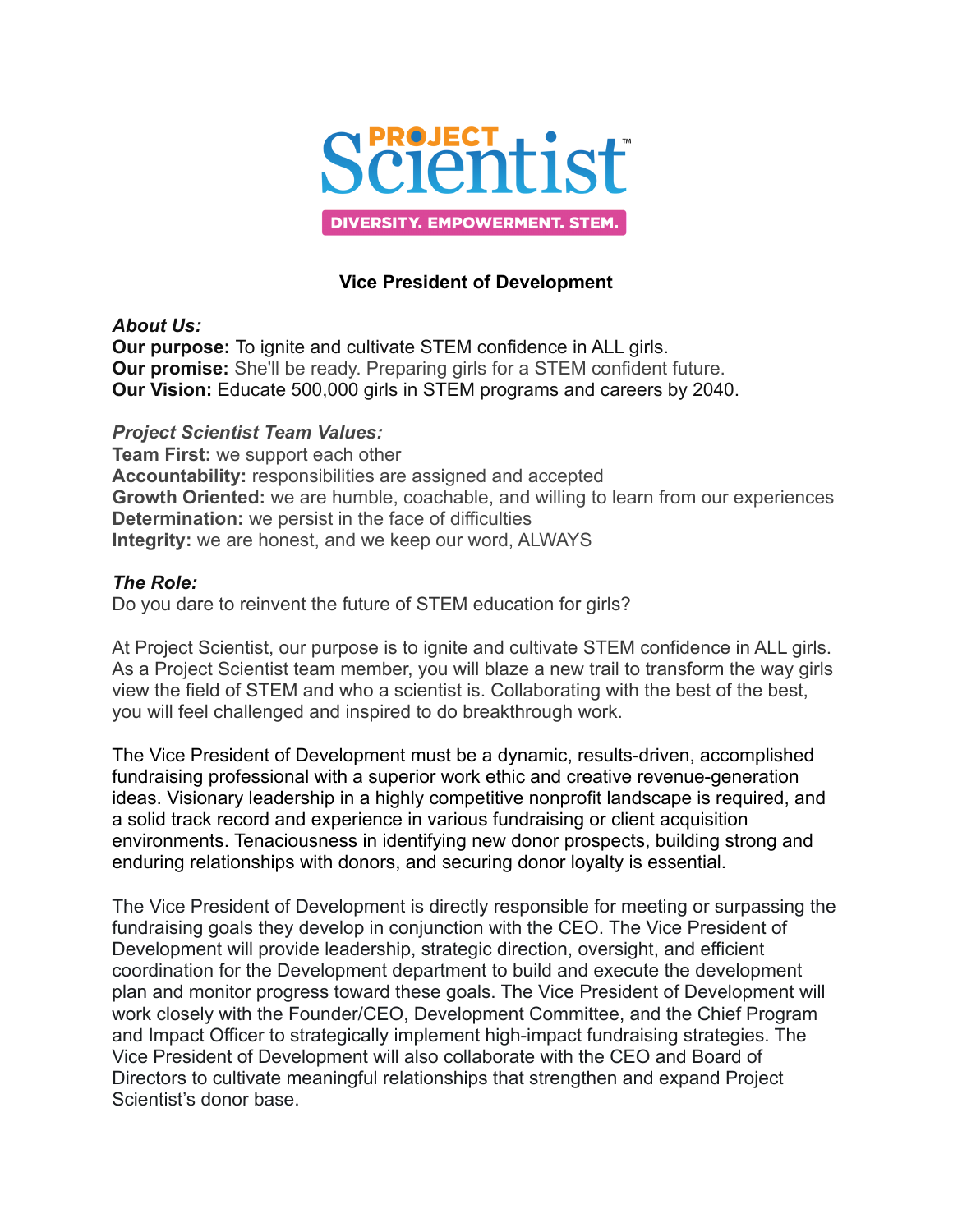The Vice President of Development is a vital member of the leadership team and is expected to contribute to the organization's culture with a sense of professional maturity, strategic agility, and innovation and creativity. The ideal candidate will possess a high degree of initiative, the willingness to evaluate and take calculated risks, the ability to measure performance and demonstrate an overall drive to build lasting sustainable success for Project Scientist.

# *What you'll do:*

- Create, implement and manage the annual development plan, strategy and department operating budget.
- Oversee and contribute to Project Scientist's short and long-term development strategies including corporate and foundation giving, major gifts, individual giving, online and direct mail campaigns, employee giving campaigns, special events and other solicitations.
- Cultivate and nurture relationships with current and prospective corporate, foundation and individual donors.
- Manage and personally solicit a portfolio of donors and coordinate the cultivation of new prospects; develop a strategy around how the organization grows contributed revenue, including the introduction of planned giving vehicles.
- Guide the Board of Directors and Development Committee to develop strategies that meet fundraising goals and support other committees that work in conjunction with Development (i.e. Marketing Committee).
- Manage the Director of Corporate and Foundation Relations in ensuring the timely and comprehensive submission of grant proposals and impact reports.
- Work with the Director of Individual Giving to network and expand individual giving and major gifts programs by building a sustainable donor pipeline and moves management process.
- Strategize and implement, with support of Stewardship, a high-impact donor stewardship program that effectively engages new, existing and lapsed donors.
- Execute and oversee all special events.
- Oversee database systems to support all Development projects and operations.

# *Skills you will need here:*

- A desire to help girls grow, learn, and connect to STEM.
- 8+ years of professional fundraising or similar experience demonstrating progression of fundraising performance in nonprofit development roles as well as supervisory roles.
- Demonstrated success raising \$3 million annually
- Experience in building, managing and mentoring a development team toward increased measurable levels of success.
- Proven track record of creating and executing effective fundraising strategies for diverse revenue streams, with success in soliciting and closing 6 and 7-figure gifts from individuals, foundations and corporations.
- Track record of building long-term, productive relationships with donors and philanthropic institutions.